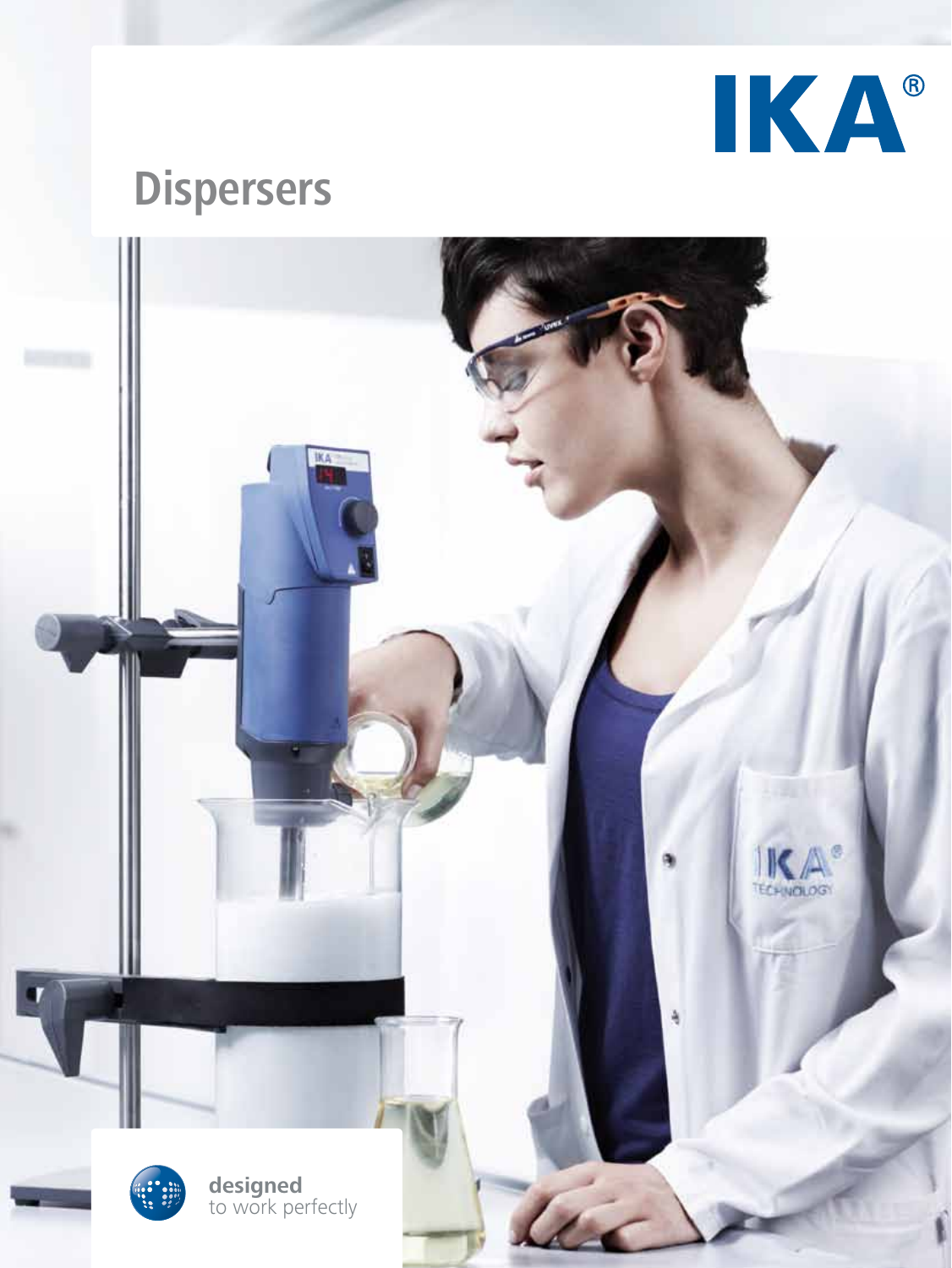## T-series | **Innovative solutions for dispersion technology**



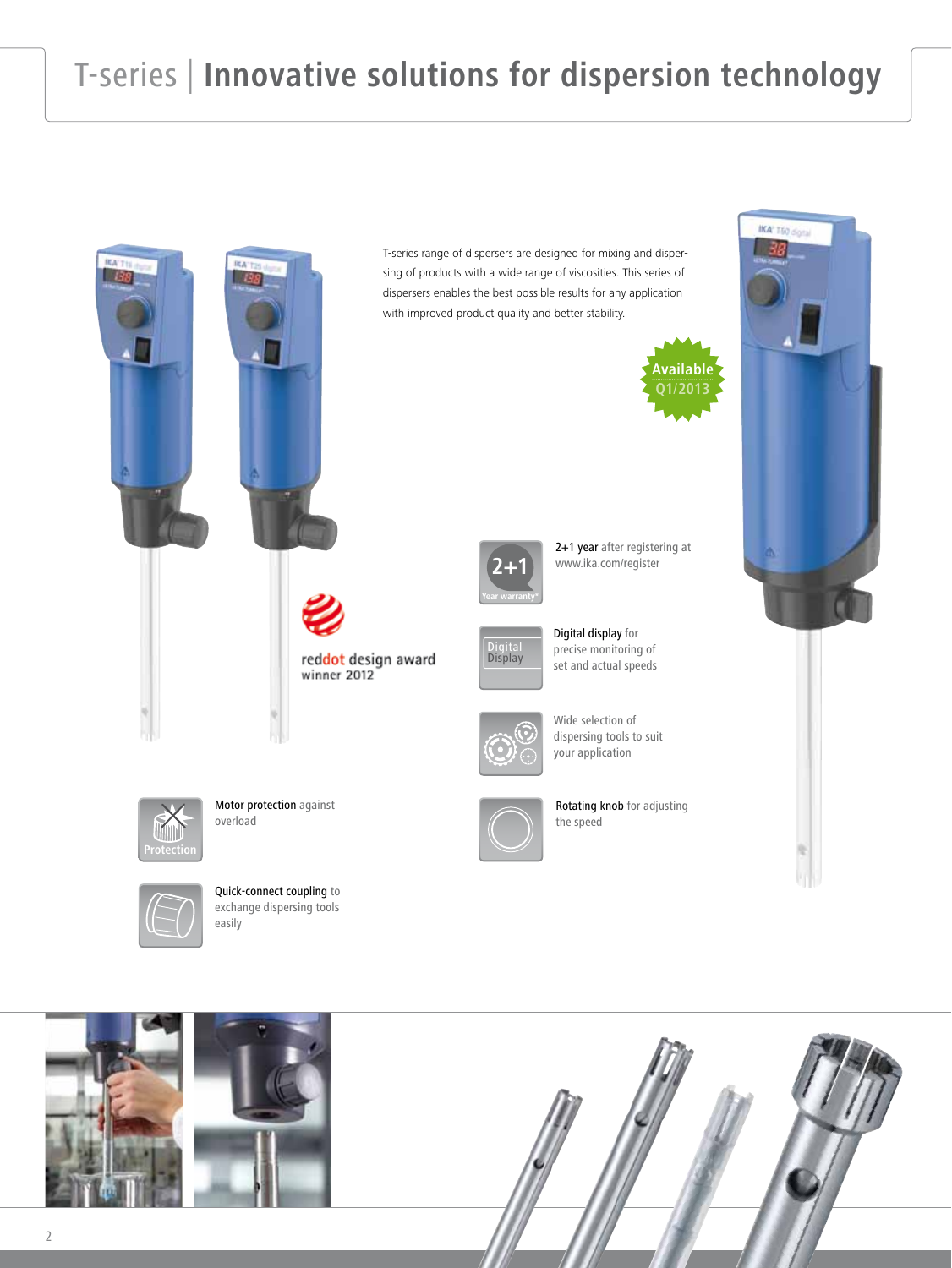### Technical data | **T-series ULTRA-TURRAX® Dispersers**



#### **Technical data**

| Motor rating input / output     |
|---------------------------------|
| Volume range (H <sub>2</sub> O) |
| Viscosity max.                  |
| Speed range                     |
| Speed display                   |
| Speed control                   |
| Noise without element           |
| Extension arm diameter          |
| Extension arm length            |
| Process type                    |
| Dimensions (W x D x H)          |
| Weight                          |
| Perm. ambient temperature       |
| Permissible relative moisture   |
| Protect. class DIN EN 60529     |
| Interface                       |
| Voltage                         |
| Frequency                       |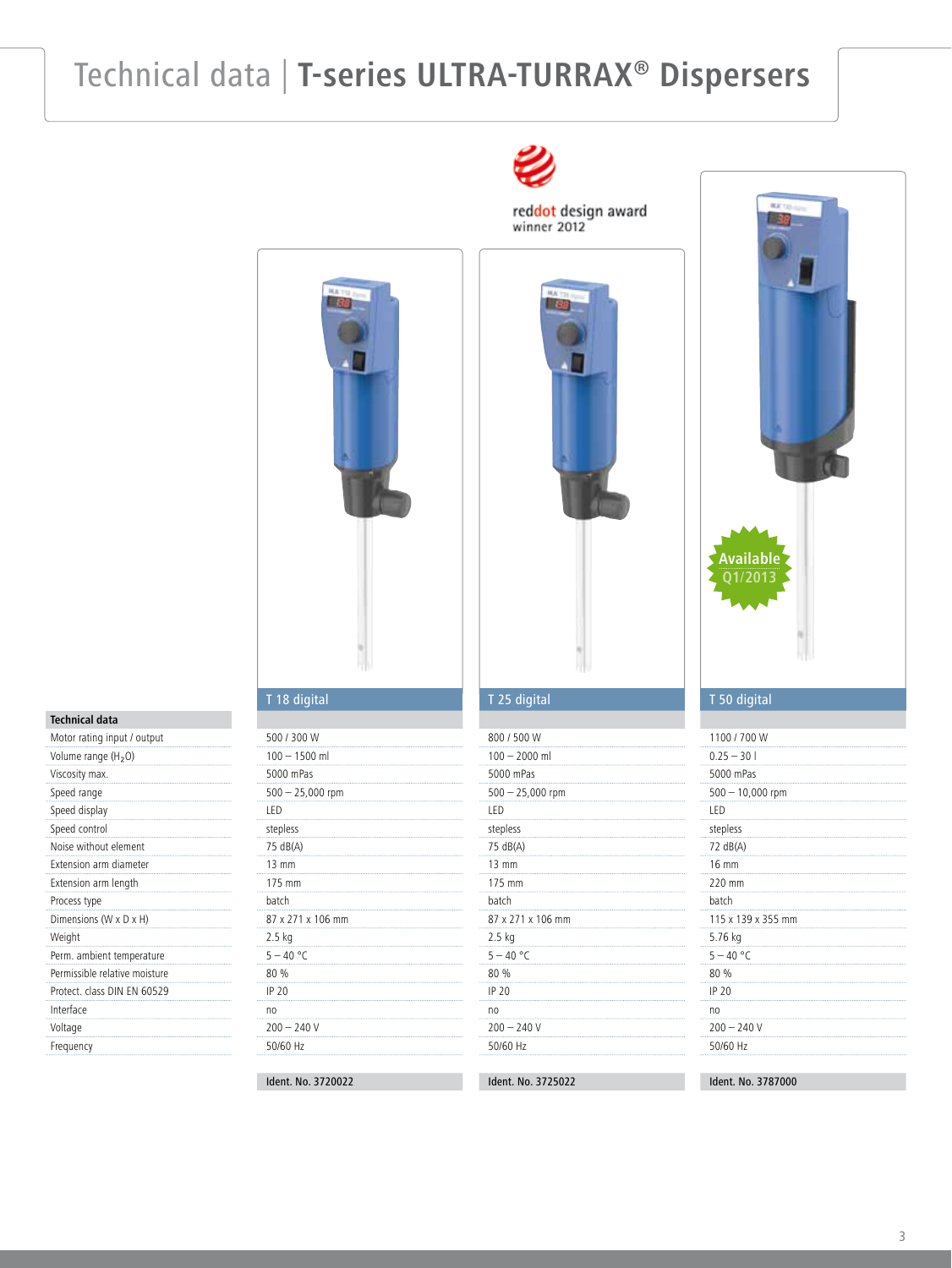### **Packages to suit your applications**



| T 18 digital Package 1                      |                                          |
|---------------------------------------------|------------------------------------------|
| R 1822 Plate stand<br>R 182 Boss head clamp | Ident. No. 1163100<br>Ident. No. 2657700 |
| S 18 N - 10 G Dispersing element            | Ident. No. 1004639                       |
| T 18 digital Disperser                      | Ident. No. 3720022                       |

### T 18 digital Package 2

| T 18 digital Disperser           | Ident. No. 3720022 |
|----------------------------------|--------------------|
| S 18 N - 19 G Dispersing element | Ident. No. L004640 |
| R 1822 Plate stand               | Ident. No. 1163100 |
| R 182 Boss head clamp            | Ident. No. 2657700 |
|                                  |                    |
| T 18 digital Package 2           | Ident. No. 9024722 |

| T 18 digital Package 3           |                    |
|----------------------------------|--------------------|
|                                  |                    |
| T 18 digital Disperser           | Ident. No. 3720022 |
| S 18 N - 19 G Dispersing element | Ident. No. L004640 |
|                                  |                    |
| T 18 digital Package 3           | Ident. No. 9022822 |



red<mark>dot</mark> design award<br>winner 2012

#### T 25 digital Package 1

| T 25 digital Disperser           | Ident. No. 3725022 |
|----------------------------------|--------------------|
| S 25 N - 18 G Dispersing element | Ident. No. 0593400 |
| R 1822 Plate stand               | Ident, No. 1163100 |
| R 182 Boss head clamp            | Ident. No. 2657700 |
| RH 3 Strap clamp                 | Ident. No. 3008600 |
|                                  |                    |
| T 25 digital Package 1           | Ident. No. 9024222 |

#### T 25 digital Package 2

| T 25 digital Disperser           | Ident. No. 3725022 |
|----------------------------------|--------------------|
| S 25 N - 10 G Dispersing element | Ident. No. 0594000 |
| R 1822 Plate stand               | Ident. No. 1163100 |
| R 182 Boss head clamp            | Ident. No. 2657700 |
| RH 3 Strap clamp                 | Ident. No. 3008600 |
|                                  |                    |
|                                  |                    |

T 25 digital Package 2 **Ident. No. 9024322** 

| Ident. No. 3725022 |
|--------------------|
| Ident. No. 1713800 |
| Ident, No. 1163100 |
| Ident. No. 2657700 |
| Ident. No. 3008600 |
|                    |
| Ident. No. 9024422 |
|                    |



#### T 50 digital Package

| T 50 digital Package     | Ident. No. 9024500 |
|--------------------------|--------------------|
|                          |                    |
| RH 5 Strap clamp         | Ident. No. 3159000 |
| R 271 Boss head clamp    | Ident. No. 2664000 |
| G 45 G Dispersering head | Ident. No. 1686600 |
| S 50 N Shaft             | Ident, No. 1684400 |
| R 2723 Telescopic stand  | Ident. No. 1412100 |
| T 50 digital Disperser   | Ident. No. 3787000 |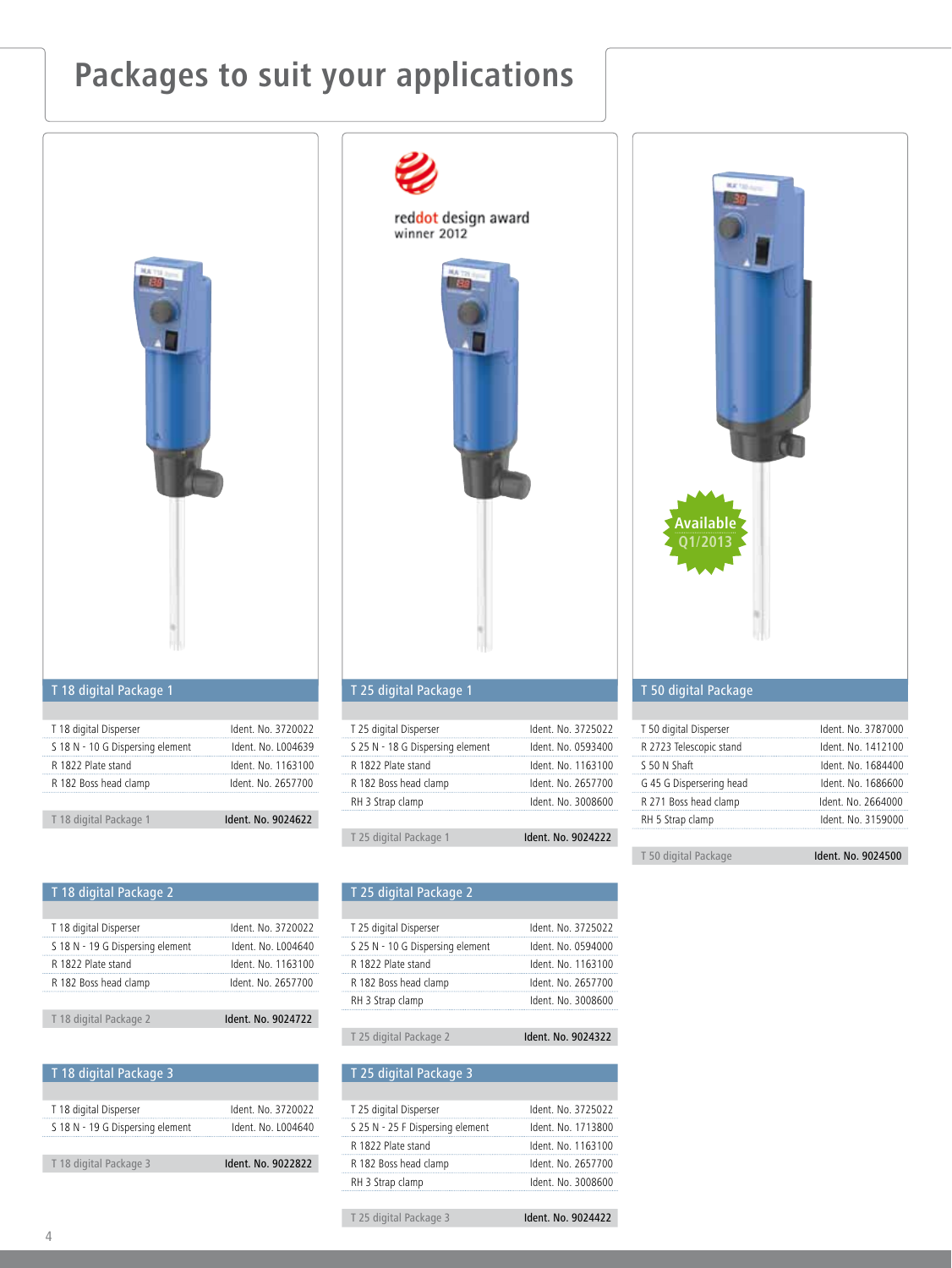### **Dispersing tools**

| Dispersing element               | S 18 N - 10 G    | S 18 N - 19 G       | $S$ 25 N $-$ 10 G       | $S$ 25 N $-$ 18 G | $S$ 25 N $-$ 25 F        |
|----------------------------------|------------------|---------------------|-------------------------|-------------------|--------------------------|
| Ident. No.                       | L004639          | L004640             | 0594000                 | 1593400           | 1713800                  |
| Working range                    | $1 - 100$ ml     | $10 - 1.500$ ml     | $1 - 100$ ml            | $10 - 1.500$ ml   | $100 - 2.000$ ml         |
| Stator diameter                  | 10 mm            | 19 mm               | $10 \text{ mm}$         | 18 mm             | $25 \text{ mm}$          |
| Rotor diameter                   | $7.5 \text{ mm}$ | $12,7 \, \text{mm}$ | $7,5$ mm                | 12,7 mm           | $18 \text{ mm}$          |
| Gap between rotor and stator     | $0,35$ mm        | $0.4$ mm            | $0.35$ mm               | $0,3$ mm          | $0.5$ mm                 |
| Min. / max. immersion depth      | 25 / 70 mm       | 35 / 170 mm         | 22 / 85 mm              | 40 / 165 mm       | 40 / 165 mm              |
| Shaft length                     | 108 mm           | 204 mm              | 105 mm                  | 194 mm            | 194 mm                   |
| Materials in contact with medium | PTFE, AISI 316L  | PTFE, AISI 316L     | PTFE, AISI 316L         | PTFE, AISI 316L   | PTFE, AISI 316L          |
| pH range                         | $2 - 13$         | $2 - 13$            | $2 - 13$                | $2 - 13$          | $2 - 13$                 |
| Suitable for solvents            | yes              | yes                 | yes                     | yes               | yes                      |
| Max. temperature                 | $180^{\circ}$ C  | $180^{\circ}$ C     | $180^{\circ}$ C         | $180^{\circ}$ C   | $180^{\circ}$ C          |
| Sterilization methods            | all methods      | all methods         | all methods             | all methods       | all methods              |
| Min. vacuum                      |                  |                     |                         |                   |                          |
| Max. pressure                    |                  |                     |                         |                   |                          |
|                                  | $\mathbf{1}$     | $\overline{2}$      | $\overline{\mathbf{3}}$ | 4                 | $\left  5 \right\rangle$ |

**2**

**3**

**4**

**5**

Stator Shear gap

**1**

Rotor

IKA® dispersing technology works by using the rotor-stator principle. The system consists of a rotor within a stationary stator. Due to the high circumferential speed, the medium to be processed is drawn axially into the dispersion head and then forced radially through the slots in the rotor-stator arrangement. The high speed and minimal gap between the rotor and stator produces extremely strong shear forces which results in better dispersion.